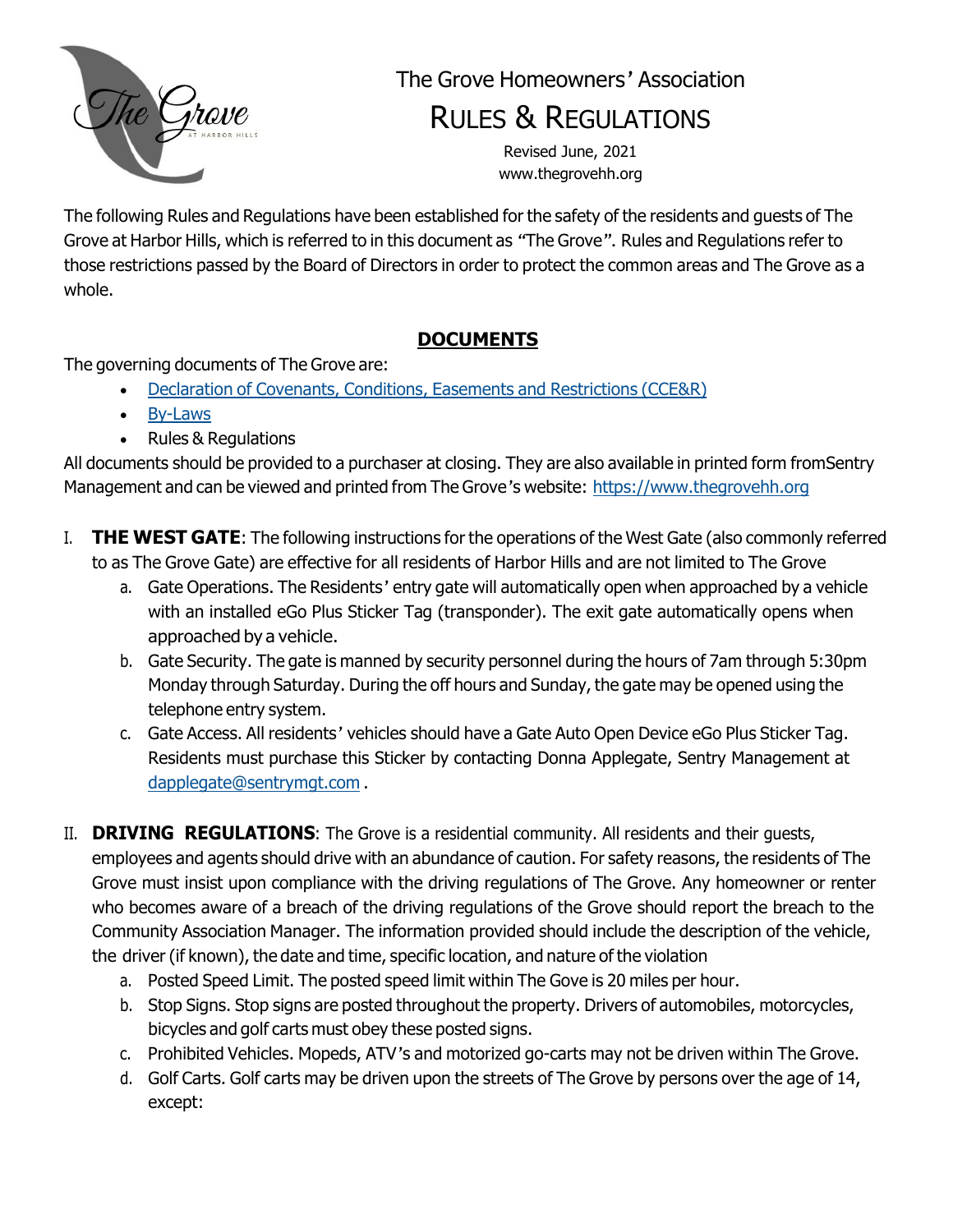- 1. A resident may not drive a golf cart on any residential property except the resident*'*s own.
- 2. A resident may not drive a golf cart on the sidewalks of The Grove except the portion of the sidewalk which is located on the resident*'*s own lot.
- 3. A resident may not drive a golf cart upon water retention areas or unimproved lots.
- e. Enforcement. The Board reserves the right to deny vehicular access to non-resident drivers, including construction or service personnel who violate the driving regulations of The Grove.
- f. Parking.
	- 1. Overnight parking of a vehicle of any kind is not permitted on the streets of The Grove, but is restricted to parking on the owner*'*s property as permitted by the CCE&R, Section 6.11.4, or off-site.
	- 2. The parking of commercial vehicles is prohibited at all times on driveways, streets or otherwise on any premises of The Grove except for the purpose of loading or unloading, providing services for a homeowner, or when parked entirely within a garage. The definition of *"*commercial vehicle*"* shall include, but not limited to, trucks, tractors, semi-trailers/ commercial trailers, semi-trailer cabs or any other vehicle used in connection with a commercial enterprise.
	- 3. The parking of any travel or recreational trailers, including self-propelled or towed vehicles or any mobile homes is prohibited at any time on driveways, streets or otherwise on any premises of The Grove except for loading or unloading purposes or when parked entirely within a garage. Harbor Hills has space that can be rented for storage of these vehicles. You can contact them at 352-753-7000.
	- 4. No vehicle requiring a license may be parked on a golf cart driveway.
	- 5. Residents are encouraged to park all vehicles within a garage.
	- 6. No more than two (2) passenger vehicles, which are operational and have a current license plate and tag, may be parked in the driveway of any lot at one time so as to be visible from any street, common area, or lot, except for short-term guest parking as stated in section 6.11.3 of the CCE7R.
	- 7. No exceptions to the parking regulations will be allowed unless approved by the Board.

## **III. PET REGULATIONS**

- a. No more than two (2) household pets are permitted per household (lot).
- b. All animals must be kept on a leash and restrained at all times while outdoors. All pet droppings must be picked up promptly by the animal*'*s owner or agent.
- c. No animal may be left outside unattended. Pets shall not be allowed off leash outside a home unless confined by a device such as an *"*invisible fence*".*
- d. Residents responsible for the care of a pet must be in compliance with CCE&R Section 6.5

## **IV. ARCHITECTURAL REVIEW COMMITTEE**

The Grove Homeowners*'* Association has issued guidelines regarding which architectural modifications are permitted. The Architectural Review Committee (ARC) is a group of Grove homeowners responsible for monitoring compliance within the guidelines. Prior to making any major changes to the outside of your home, including the driveway and landscaping, written permission must be received from the ARC. The application is available online at [www.thegrovehh.org,](http://www.thegrovehh.org/) from committee members and from Sentry Management. ARC requests are directed to [ARCthegrove@gmail.com. R](mailto:ARCthegrove@gmail.com)equests forms can be downloaded directly from the [website](https://thegrovehh.org/ARC.html) or obtained at the West Gatehouse.